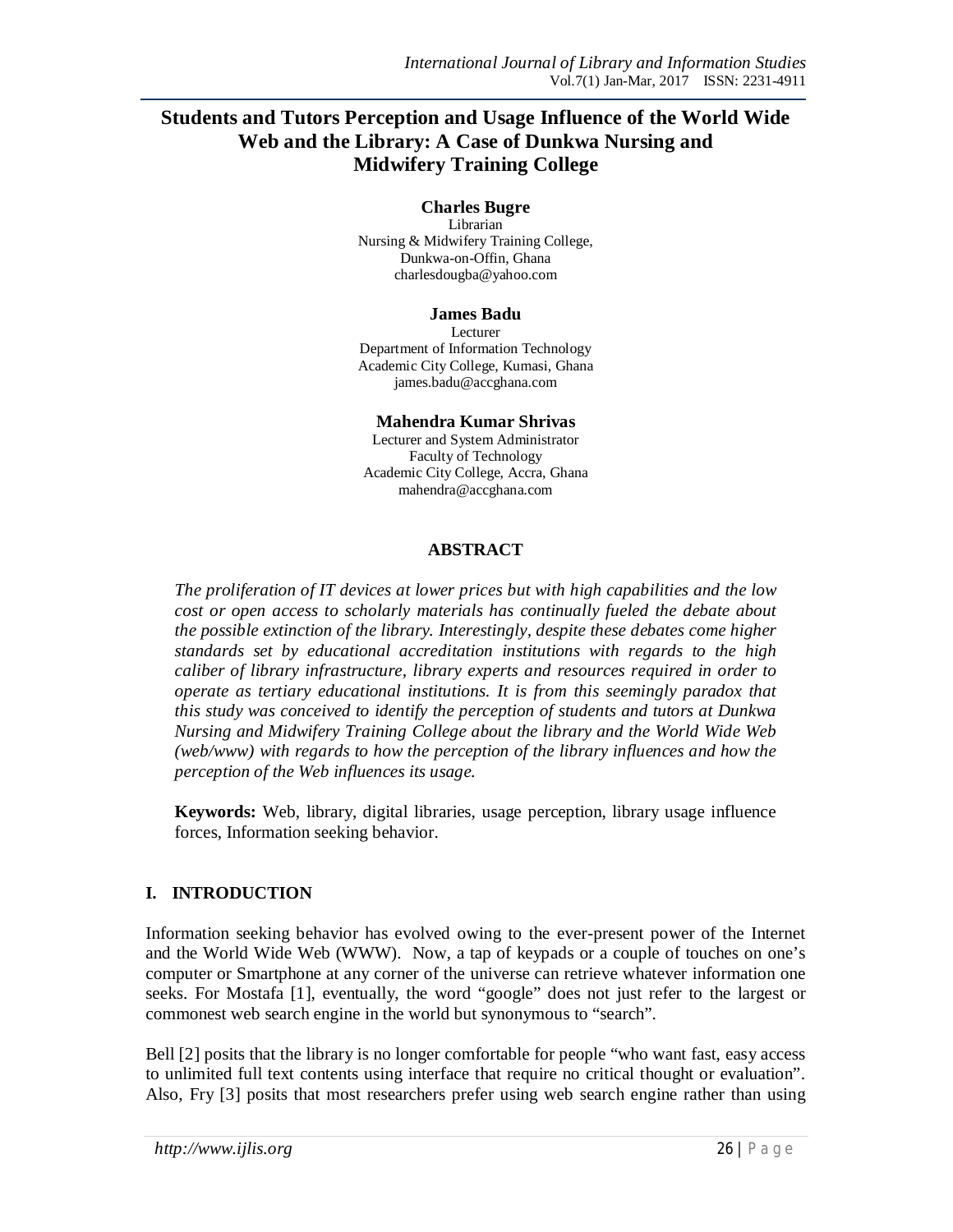digital libraries. Paradoxically, these researchers are not aware of the limitations and biases of web information.

Nonetheless, the library has not only survived but has more than ever become a prerequisite for tertiary educational institutions in Ghana and throughout the world as contained in National Accreditation Board(NAB)[4] forms for accreditation.

The question today is never whether the library is worth its continuous existence but rather how different and qualitative is the modern library from the more accessible World Wide Web. The questions are; how authentic, authoritative or scholarly is the information that one finds from either sources? Is the modern information seeker aware that the modern library is now a combination of both a technological traditional library and a proactive, authentic and authoritative World Wide Web?

## **A. Problem Statement**

Despite the huge investments in the library sector lately and the fact that it is a requirement for accreditation, there is still low usage of library resources. Thus, can students and tutors perception of the library and the World Wide Web explain why they do not use the library?

### **B. Research Objectives**

The objectives of the study included the following;

- 1. To identify how students and tutors at Dunkwa Nursing and Midwifery Training College perceive the library.
- 2. To identify how students and tutors at Dunkwa Nursing and Midwifery Training College perceive the World Wide Web.
- 3. To determine how the students and tutors perception of the library influence their usage of the library.
- 4. To determine how the students and tutors perception of the World Wide Web influence their usage of the World Wide Web.

## **II. RESEARCH REVIEW**

#### **A. Concept of Perception and Factors that Influence Perception**

Sternberg [5] explains perception as the interpretation of often ambiguous, insufficient, or overwhelming information in the light of one's knowledge, beliefs, goals and expectations. Kashyap [6] posits that there are a number of factors that operate to shape and sometimes distort perception. These factors can be dependent on the perceiver. That is the perceiver's motives, attitudes, expectations, interest or experience. The factors can also be dependent on the object being perceived in terms of its novelty, proximity, size etc. Again, the factors can reside in the context of the situation in which the perception is made. The table below contains the factors posited;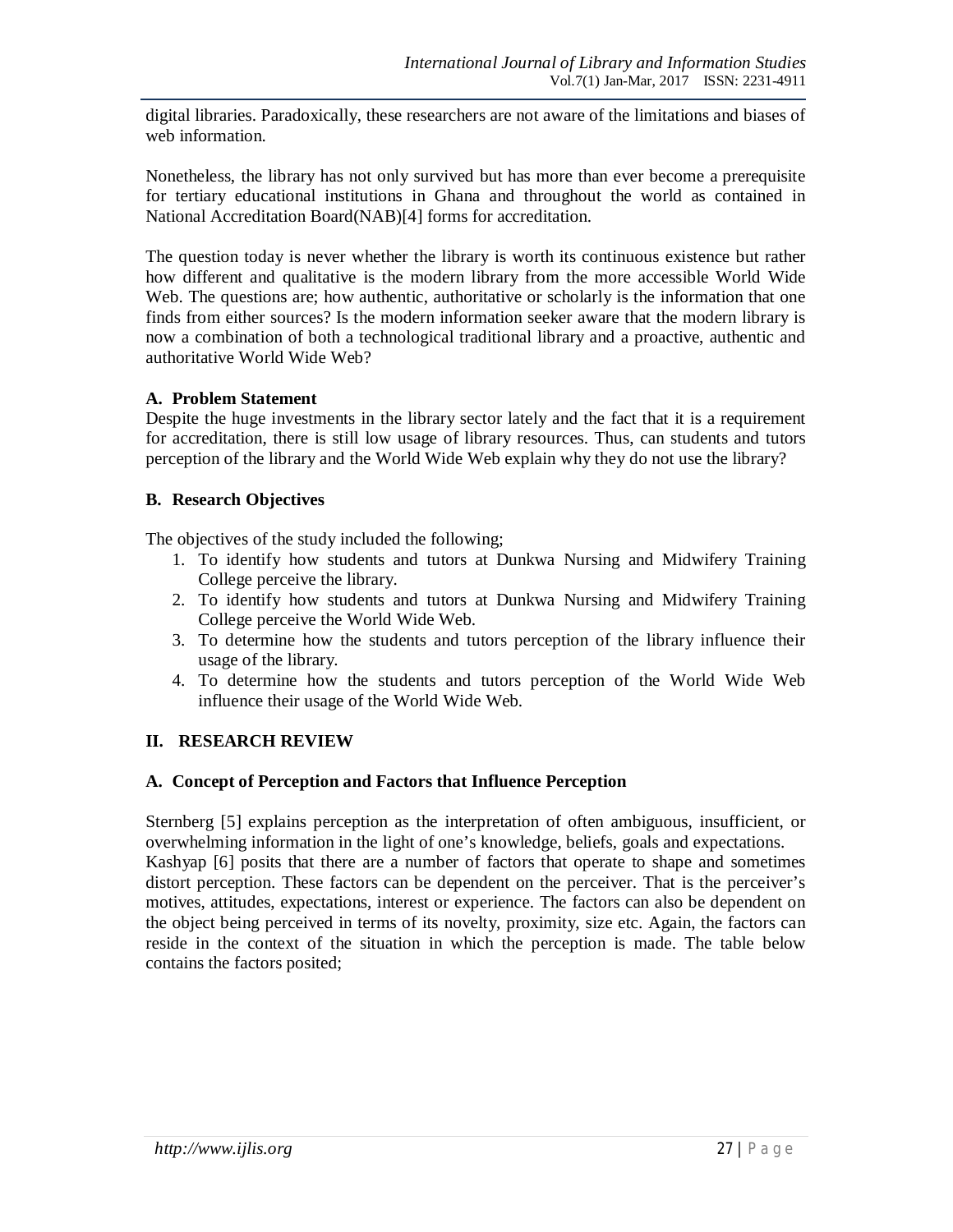

Figure 1: Summary of the Factors Influencing Perception Source: YourArticleLibrary.com

## **B. Concept of Information Seeking Behavior and Factors that Influence Information Seeking Behavior**

For Ganaie & Khazer [7], information seeking behavior refers to a complex process which requires prior knowledge, strongly held opinions/perception and varying degrees of cognitive development to search for information. They posit that information seeking behavior is changing with the introduction of digital resources. According to Al-Muomen, Morris, & Maynard [8], accessibility of information sources, information literacy, subject area and the role of information influence individual information seeking behavior. Similarly, Yusuf [9] also states that information seeking behavior is dependent on the perceived information quality and trust in the information sources.

# **C. The Library**

According to the National Accreditation Board-Ghana[ibid], the library is no longer the traditional perceived physical learning environment but both a virtual and physical learning environment. It is a combination of people, collections, buildings and more recently technology whose purpose is to assist users transform information into knowledge. In short, it is an access point to information resources.

In the same perspective, Jucevicience and Tautkeviciene [10] posit that the richness of a library does not automatically imply maximum usage. It is rather a library that meets users' expectations and needs.

# **D. The World Wide Web**

According to Metzger, Flanagin &Zwarun[11] "The ''Web'' refers to a system of computers (''servers''), utilizing graphical user interfaces and accessed via the Internet, that provides access to documents, multimedia files,and Web sites, that are connected by hyperlinks to other documents, multimedia files, and Web sites."

For Lombardo  $\&$  Miree [12], due to the desire for expediency, students now place premium on convenience over accuracy. Unfortunately, the Web, especially the portion that is free is not necessarily the efficient place for inexperienced researchers to begin a search. Similarly, Grimes & Boening[13] posit that students often fail to evaluate web information for authorship, currency and bias.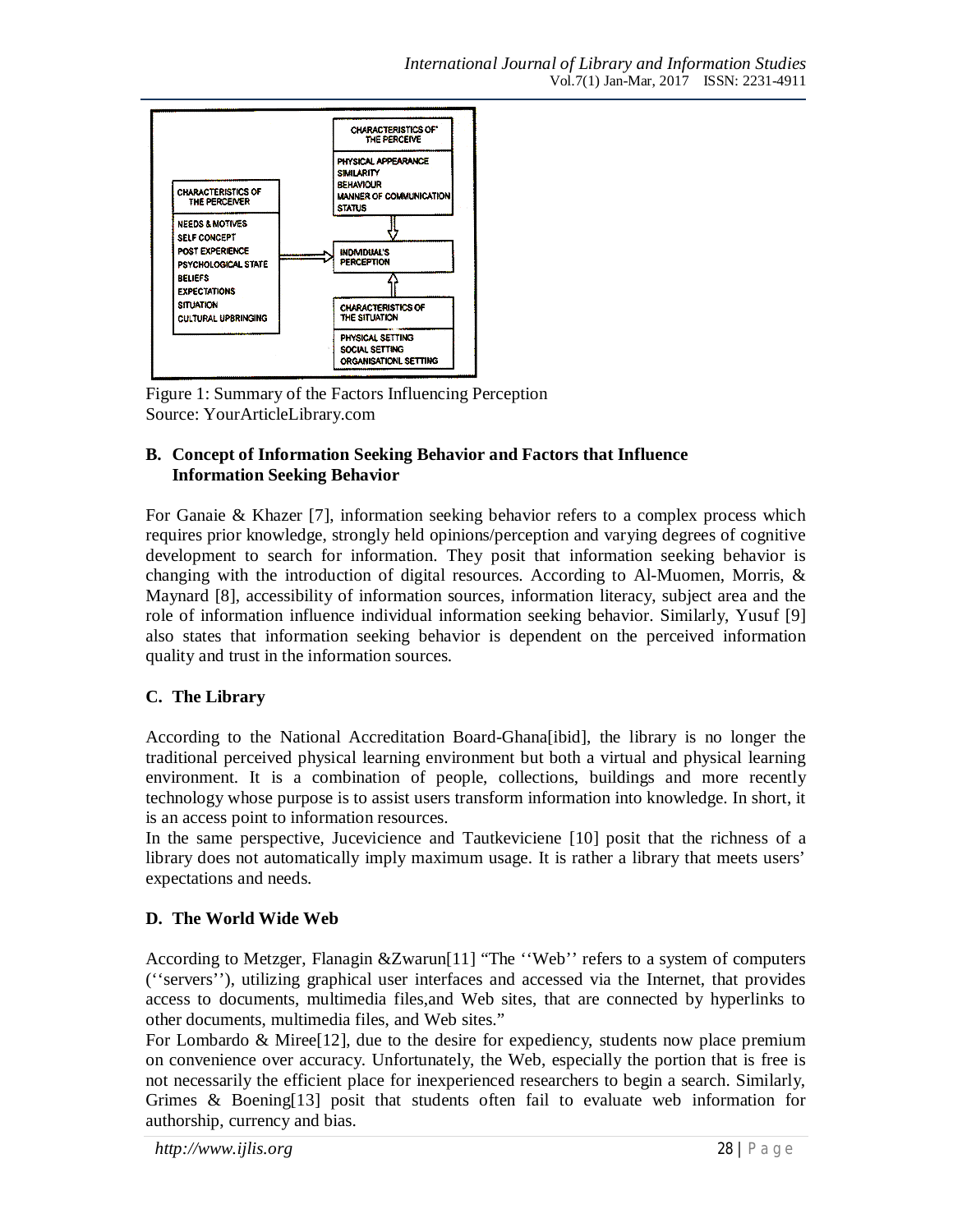## **III. METHODLOGY**

## **A. Population**

The population for this study was students and tutors of Dunkwa Nursing and Midwifery Training College. The study area was chosen based on a professional interest of the researcher and secondly, proximity, time and cost. The population size of students and tutors was 1136 as at the time of the data collection. This number comprise of 19 tutors and 1117 students.

## **B. Sample Techniques**

The sampling technique used was proportionate stratified random sampling technique. The proportional stratified random sampling technique was very appropriate because it allowed all groups of students and tutors in terms of programme of study, class/year and gender to be represented. According to Mustafa [14] this sampling technique reduces bias, subjects can be replaced easily if the original subjects are not accessible to study and then if a correct stratification is done, even a smaller sample will still be representative.

## **C. Sample Size**

The sample size for the study was 30 comprising of 25 students and 5 tutors. The sample size was selected based on the sampling technique chosen, cost and the time schedule for the research in line with arguments advanced by Fraenkel and Wallen[15], De Veaux and Velleman[16], Mustafa[ibid].

## **D. Instrument for the Study**

The research instrument employed in the study was a questionnaire comprising both closedended and a few open-ended questions. Questionnaires were chosen because the population under consideration is literate and questionnaires are also effective against the temptation of asking leading questions that can influence the response or swaying into issues that may not be related to the study.

## **IV. RESULT ANALYSIS**

A total of 30 questionnaires were distributed but 29 of them were retrieved. Out of the 29, all the questionnaires were appropriately responded to except one questionnaire which had some of the questions not responded to.

| Table 1. I creeption of the Library by Buddents and Tutors<br><b>Statement</b> | Percentage  | Percentage |  |
|--------------------------------------------------------------------------------|-------------|------------|--|
|                                                                                | of students | of Tutors  |  |
| National<br>Accreditation<br>Board                                             | 38%         | 50%        |  |
| library requirement                                                            |             |            |  |
| Library is important                                                           | 100%        | 100%       |  |
| Not enough library access                                                      | 38%         | 0%         |  |
| Not easy to find information                                                   | 13%         | 25%        |  |
| Library has relevant materials                                                 | 100%        | 100%       |  |
| Library staff are unfriendly                                                   | 4%          | 0%         |  |
| Unreliable library internet service                                            | $0\%$       | 25%        |  |
| Need more e-book & journals                                                    | 46%         | 75%        |  |
| Subscribe to reputable database                                                | 21%         | 50%        |  |
| $0 \rightarrow 0$                                                              |             |            |  |

## **A. Students & Tutors Perception of the Library**

Table 1: Perception of the Library by Students and Tutors

Source: research data (2016)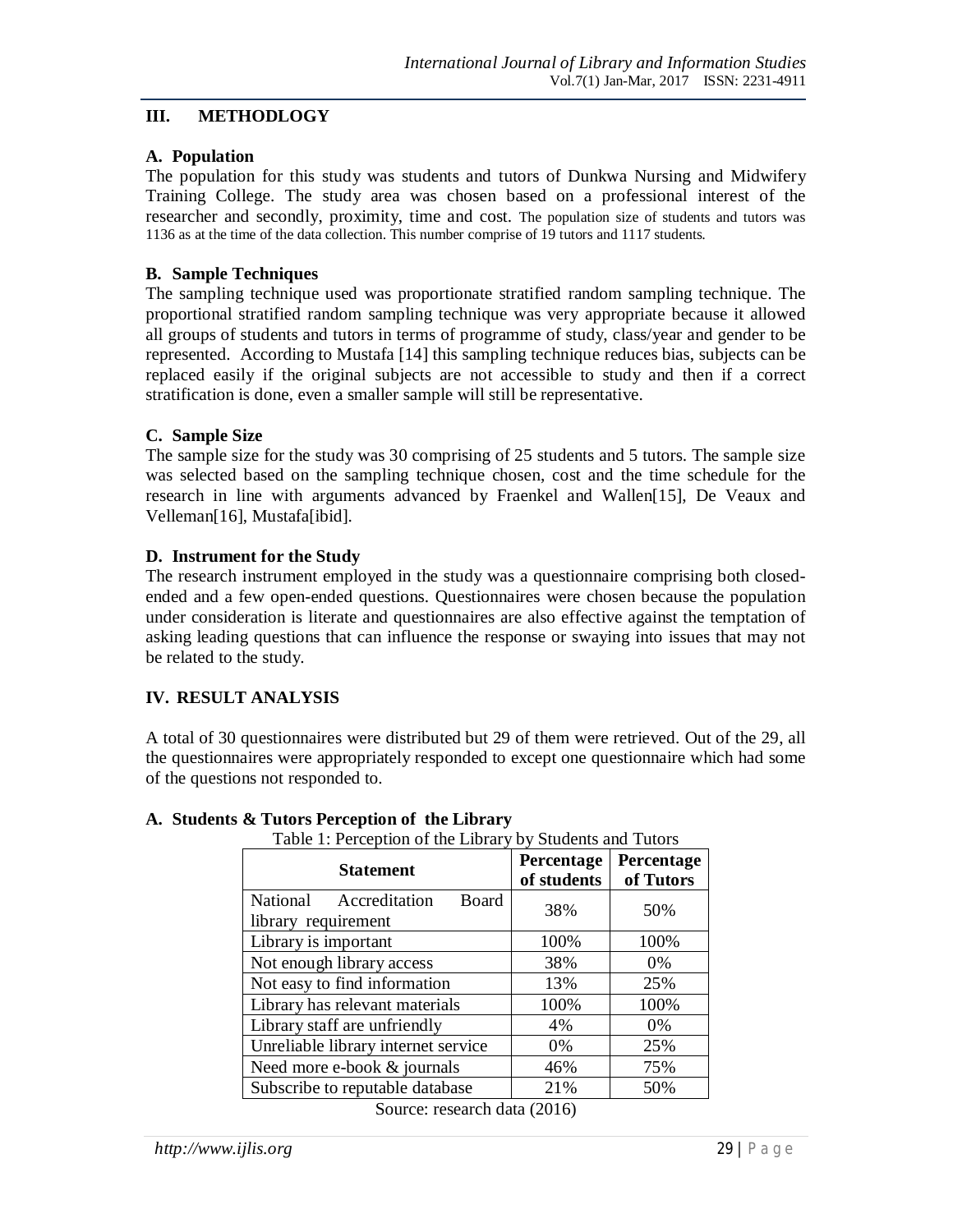Table 1 above shows that only a few students (38%) perceived the library in line with the National Accreditation Board's library requirement while only 50% of tutors perceived the library in that regard. Only a few students (38%) perceived the library as not accessible enough. 4% of students perceived library staff as not friendly. 13% of students and 25% of tutors perceived the library as not easy to find information. Majority of tutors perceived that the library should have more e-books and journals.

## **B. Students & Tutors Perception of the Web**

| <b>Statement</b>                     | Percentage<br>of students | Percentage<br>of Tutors |
|--------------------------------------|---------------------------|-------------------------|
| Know what the Web is                 | 88%                       | 100%                    |
| Web is important                     | 100%                      | 100%                    |
| Web information is always correct    | 71%                       | $0\%$                   |
| Look for reviewed information        | 71%                       | 75%                     |
| Look for current information         | 48%                       | 100%                    |
| Check reputation of author           | 35%                       | 100%                    |
| Check the objectivity of information | 43%                       | 75%                     |
| Most good web information not free   | 38%                       | 50%                     |
| Want high internet access            | 79%                       | 100%                    |
| Want education on selection criteria | 17%                       | 0%                      |

Table 2: Students  $&$  Tutors Perception of the Library

Source: research data (2016)

From table 2, majority of students (71%) perceived web information as always correct, a few of them (48%, 35% and 43%) perceived that they need to look for reviewed information on the web, look for current information on the web and check for the objectivity of information on the web respectively. 17% of the students wanted education on selection. Majority of both students (79%) and tutors (100%) wanted high internet access.

## **C. Influence of Library Perception on Library Use**

According to De Veaux & Velleman [ibid], two categorical variables are independent if the conditional distribution of one variable is the same for each category in the conditional distribution of the other variable. In other words, if there are differences in the conditional distributions of the variables then it suggests there is dependence between the two variables or one influences the other.

Figure 2: Conditional Distribution of the Importance of the Library on Usage of the Library



Source: research data (2016)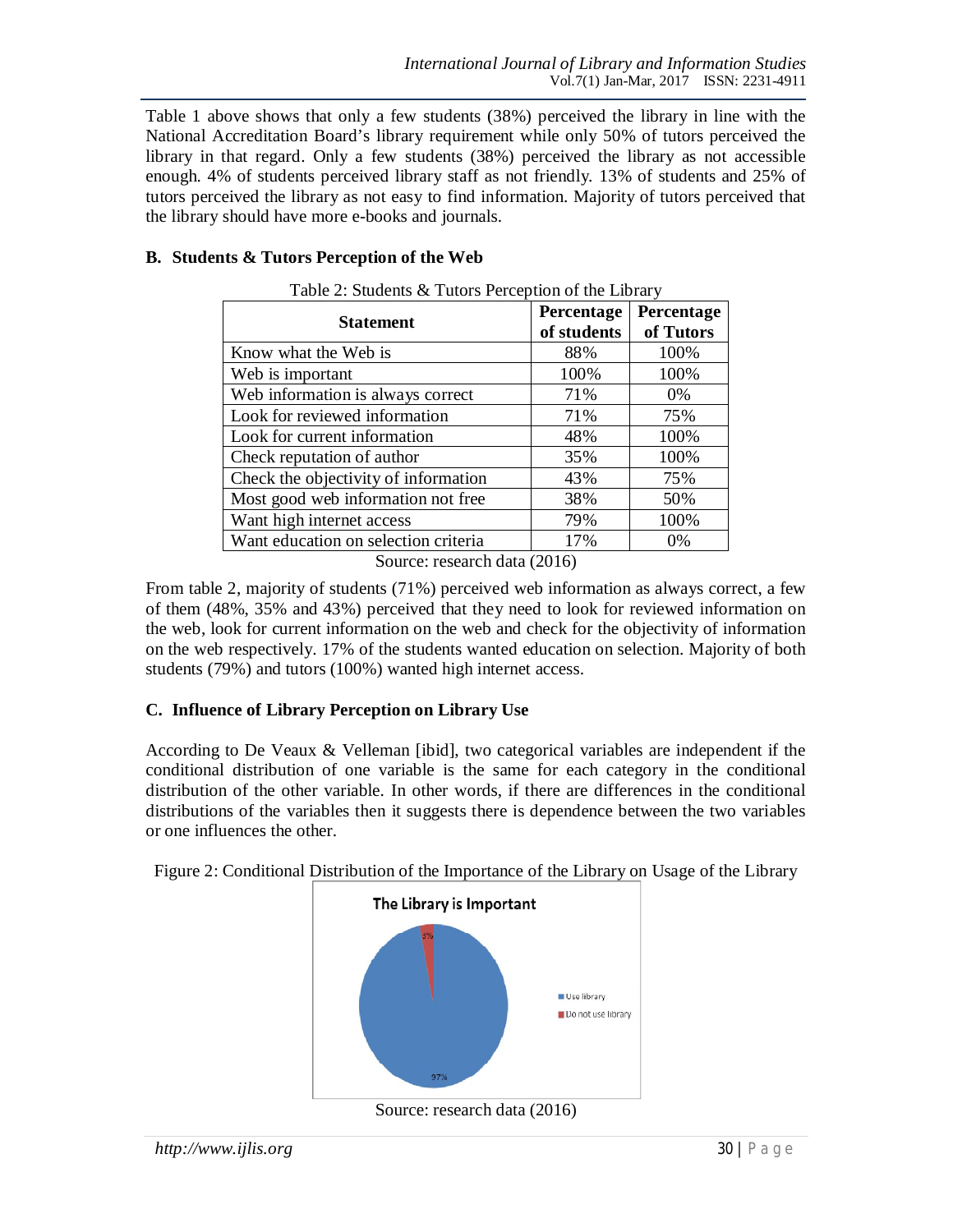

Figure 3: Conditional Distribution of the non-Importance of the library on Usage of the Library

Source: research data (2016)

The results of figure 2 and figure 3 based on the views of De Veaux & Velleman [ibid]cited above show that students and tutors usage of the library is dependent on their perceived importance of the library since there is difference in the conditional distribution of each variable-"use library" and "Do not use library". While in figure 2 and figure 3, those who perceive the library as important and use it are 97% of the respondents in that category, there are no respondents who perceive the library as not important but use it. Similarly in figure 2 and figure 3, those who perceive the library as important but do not use the library are 3% of the respondents while those who perceive it as not important and do not use it are 100% of the respondents in that category.

## **D. Influence of Web Perception on Web Use**



Source: research data (2016)

In case of the Web, the study recorded no respondent who perceived it as not important. Thus that shows a clear dependence of respondents' perception of the Web on their use of the Web.

## **V. DISCUSSIONS**

The discussions of the findings are categorized based on the objectives of the study under the sub-headings;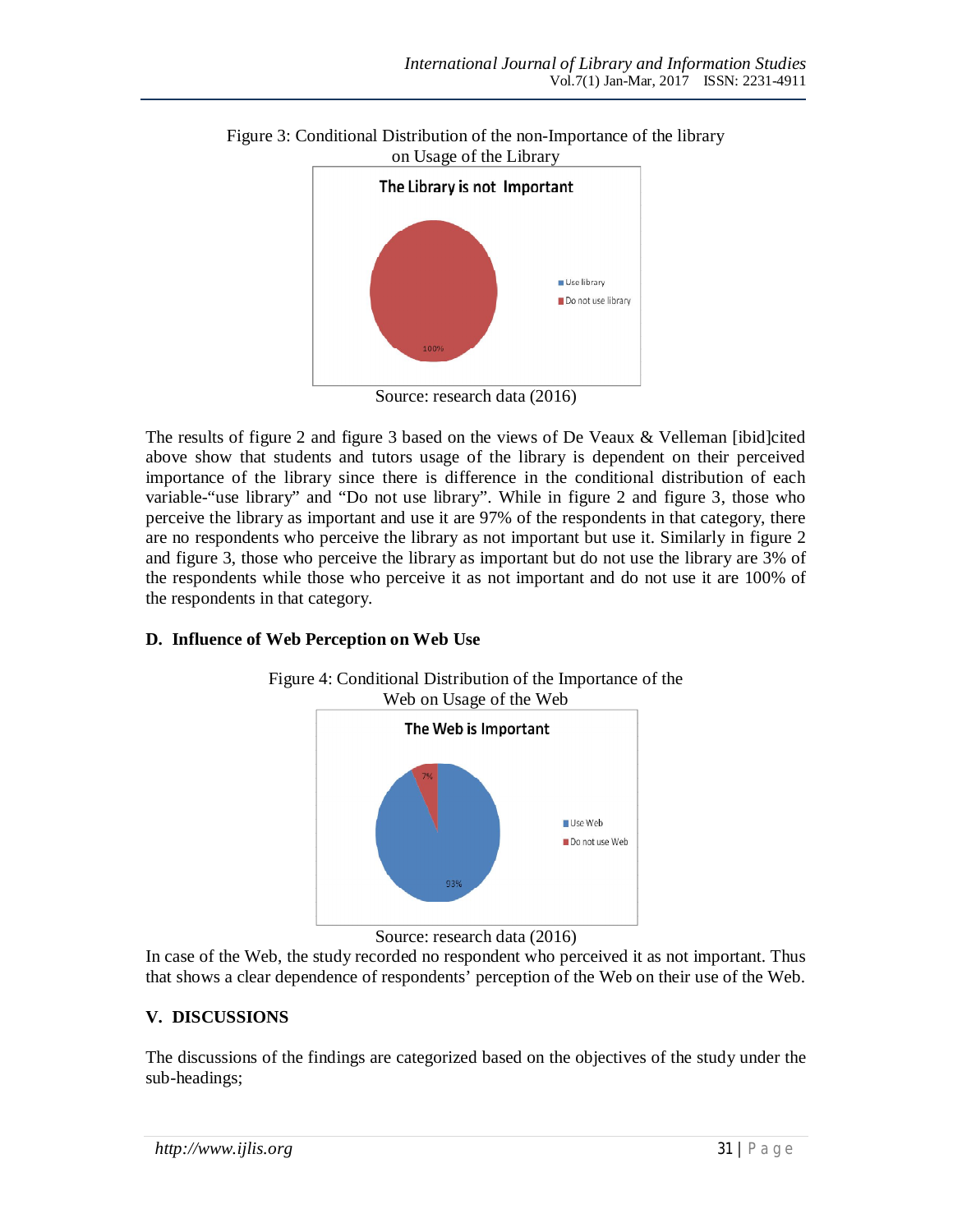### **A. Students and Tutors Perceptions of the Library**

According to National Accreditation Board[ibid], the library is no longer the traditional perceived physical learning environment but both a virtual and physical learning environment. It is a combination of people, collections, buildings and more recently technology whose purpose is to assist users transform information into knowledge. In short, it is an access point to information resources. The results from the study showed that only 38% of students and 50% of tutors perceived the library with regards to its modern or current view as indicated by National Accreditation Board[ibid]. This means many respondents especially the students see the library more as a physical learning environment. These findings give more evidence to Online Computer Library Center (OCLC) [17] assertion that libraries are perceived as books. This is not surprising since the college library currently has no web resources that users can access anywhere and anytime. Moreover, the library internet service (Wi-Fi) at the time of the study was limited to the boundaries of the library. Nonetheless, the fact that all respondents had diverse perceptions of the library supports the view of Rao [18] who contends that there is always disagreement about what two or more people perceive about something.

### **B. Students and tutors perception of the World Wide Web**

The findings showed that interestingly 71% of students perceive web information is always correct. This buttresses the point of Martin [19] who posits undergraduates have overly positive perception of Web sources.

Equally, the small percentage of students(9%) who search for scholarly journals contradict the number of students (78%) who said they look at whether a web resource is reviewed or not to determine its correctness. This is because scholarly journals/articles are largely the resources reviewed.

### **C. Influence of students and tutors perception of the library and Web on their usage of the library and the Web**

The findings of the study showed the perception of students and tutors about the library and their usage of the library are dependent. The results revealed that 97% of students and tutors who perceive the library as important and use it while 100% of those who do not perceive the library as important, do not use it. Similarly, the perception of students and tutors about the web and their usage of the Web are dependent because 97% of respondents who perceive the web as important use it. There were no respondents who perceived the Web as not important but use it.

The above findings support the view of Shanmugam[20] that information seeking behaviors are influenced by strongly held opinions/perception on the basis of different things such as accessibility, convenience etc.

Similarly the factors that influence perception such as expectation, interest, experience, novelty, proximity etc as proposed by Kashyap [ibid] were also clear by the above findings. Thus, it can be inferred that there are high chances that students and tutors usage of the library is influenced by their perception of the library. Also, it is highly probable that students and tutors usage of the web is influenced by their perception of the web.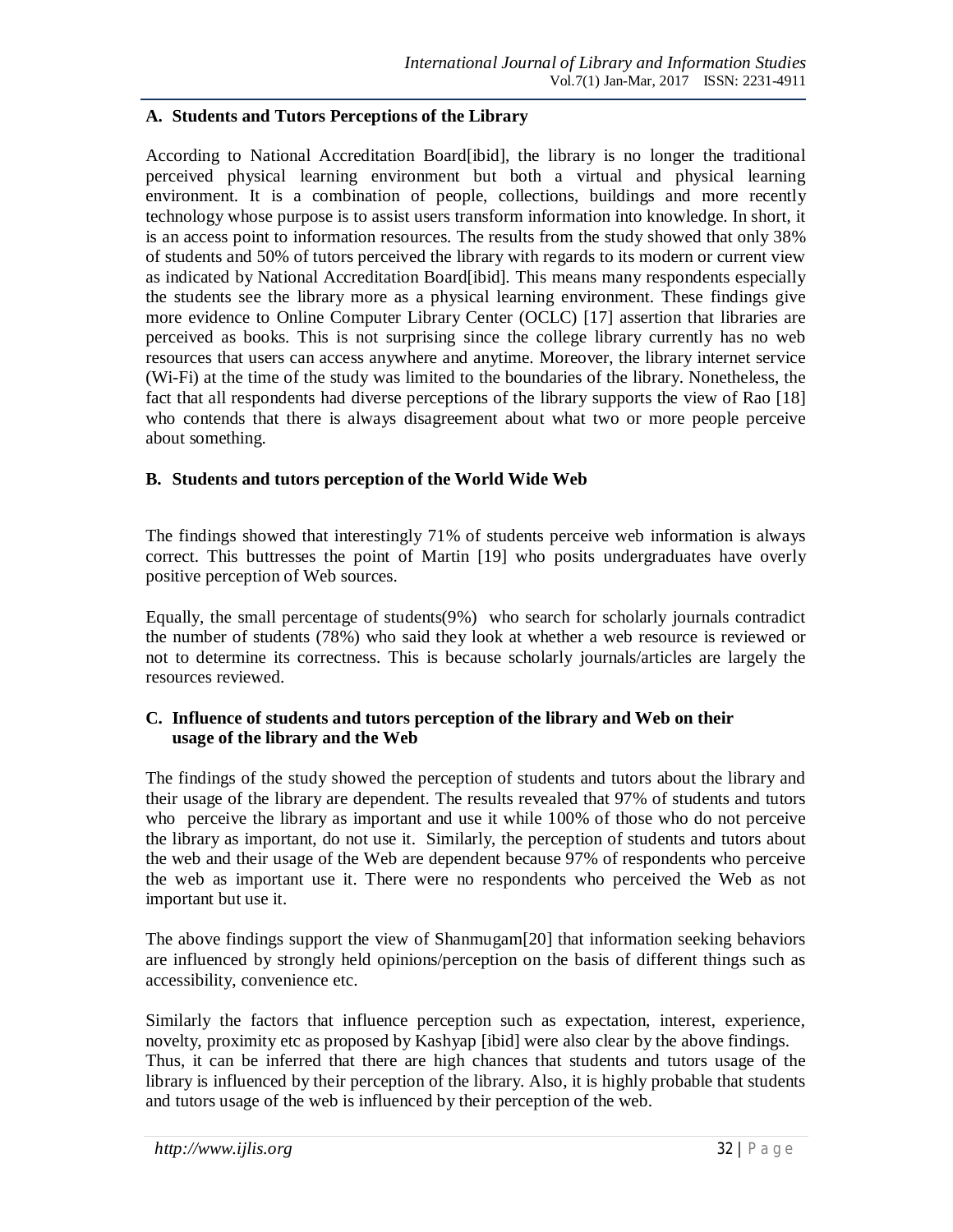## **VI. CONCLUSION AND FUTURE WORKS**

This study was conducted to identify how students and tutors at Dunkwa Nursing and Midwifery Training College (NMTC) perceive the library and the World Wide Web and how such perception influences the use of the library and the World Wide Web by the students and the tutors.

#### **Summary**

The following are the findings of the study presented under the research questions that guided the research;

### **What are students and tutors perceptions about the library?**

The results showed that most respondents have traditional image of the library though they use it and perceive it as important and even as more important as the Web. But only a few of the students and tutors preferred to do research using the library on the basis that the library has printed, online or web resources as well as in-house electronic information.

### **What are students and tutors perceptions about the World Wide Web?**

The findings of the study revealed that majority of students and tutors perceive the web as equally important as the library. But on the basis of ease of use, convenience and accessibility, students and tutors prefer the web for research. However, the perception of students about the correctness of web information is alarming since many of them said that all information they find on the web is always correct but very few of them search for scholarly articles or journals.

## **How does the students and tutors perception of the library influence their usage of the library?**

It can be inferred from the findings that there are high chances that students and tutors usage of the library is influenced by their perception of the library.

### **How does the students and tutors perception of the Web influence their usage of the Web?**

It is highly probable that students and tutors usage of the Web is influenced by their perception of the Web.

#### **Conclusion**

The perception towards accessible and convenient information sources is a natural one that will be impossible to change overnight. However, overly positive perception of one source as easy to use and another as difficult can be worked on via marketing of resources of each information source and education on the limitations of information sources. The problem of the current generation is managing information overload and ensuring that information collected by students and teaching staff are credible and reliable. The web and libraries should be seen as competitors in the bid to providing better information services to information seekers but not as one existing to replace the other.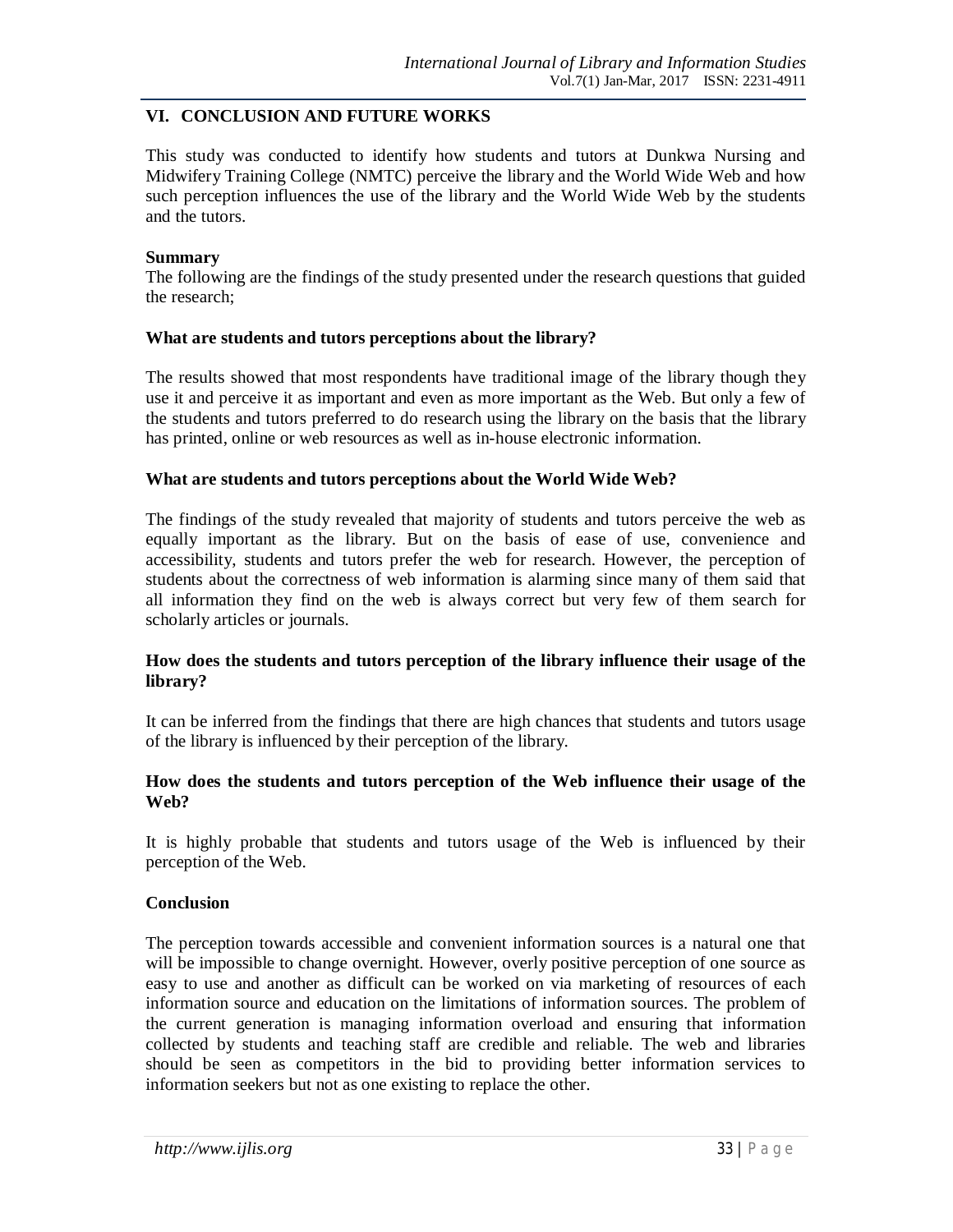### **Future Works**

This study was limited in terms of sample size and only one college was studied. The sample size could be widened in further studies in order to conduct a comparative analysis of the perception of students and tutors in other colleges. Again, the research design could employ qualitative method using interviews to solicit personal feelings of respondents rather than having options from which they can choose

## **VII. ACKNOWLEDGMENTS**

The authors appreciate the support of staff and cooperation of respondents from the study area- Dunkwa Nursing and Midwifery Training College. We would like to thank Rev. Br. Sebo for his financial support and encouragement in this academic research work. We appreciate the love of his family: Denicia, Tati, Mr. and Mr. Jonas Bugre.

## **REFERENCES**

- [1] Mostafa, J. (2005). Seeking Better Web Searches. *Scientific American*, 66-75. Retrieved July 27, 2016, from http://www.nature.com/scientificamerican/journal/v292/n2/full/scientificamerican0205- 66.html
- [2] Bell, S. J. (2004, February 20). The infodiet: How Libraries Can Offer an Appetizing Alternative to Google. *The Chronicle of Higher Education,, 50*(24), B15. Retrieved July 21, 2016, from

www.leigh.edu/~jl0d/j198-04/Google%20stories/Infodiet%20v%20Google%2004.htm.

- [3] Fry, J. (2006). Researchers Migrate to Search Engines. *Library and Information Update*
- . [4] National Accreditation Board [NAB]. (2015, January). Library Standards and Guidelines-2015. *NAB Institutional Accreditation Pack-New Jan 2015*. Accra, Ghana: NAB. Retrieved July 27, 2016, from www.nab.gov.gh/nab-inst-accred-pack
- [5] Sternberg, R. J. (2011, Febrruary 8). Perception. *Cognitive Psychology*. Cengage Learning. Retrieved August 12, 2016, from http://wwwpsych.stanford.edu/~ashas/Cognition%20Textbook/chapter2.pdf
- [6] Kashyap, D. (2015). *Factors Influencing the Perceptual Set:3 Factors*. Retrieved August 12, 2016, from YourArticleLibrary:The Next Generation Library: http://www.yourarticlelibrary.com/organization/perception/factors-influencing-theperceptual-set-3-factors/63824/.
- [7] Ganaie, S. A., & Khazer, M. (2014, April). Changing Trends in Information Seeking Behavior: A Review. *Journal of Knowledge and Communication Management, 4*(1), 13-26. doi:10.5958/2277-7946.2014.00002.3
- [8] Al-Muomen, N. N., Morris, A., & Maynard, S. (2012). Modelling Information-seeking Behavior of Graduate Students at Kuwait University. *Journal of Documentation*.
- [9] Yusuf, T. I. (2012). Information Needs, Sources and Information Seeking Behaviour of Women Artisans in Offa Metropolis. *Library Philosophy and Practice (e-journal).* Retrieved July 18, 2016, from http://digitalcommons.unl.edu/libphilprac/1201.
- [10] Juceivience, P., & Tautkeviciene, G. (2003). Academic Library as a learing environment:how do students perceive it? *European Conference on Educational Research.* University of Hamburg: Education-Line. Retrieved August 10, 2016, from www.leeds.ac.uk/educol/documents/0003274.